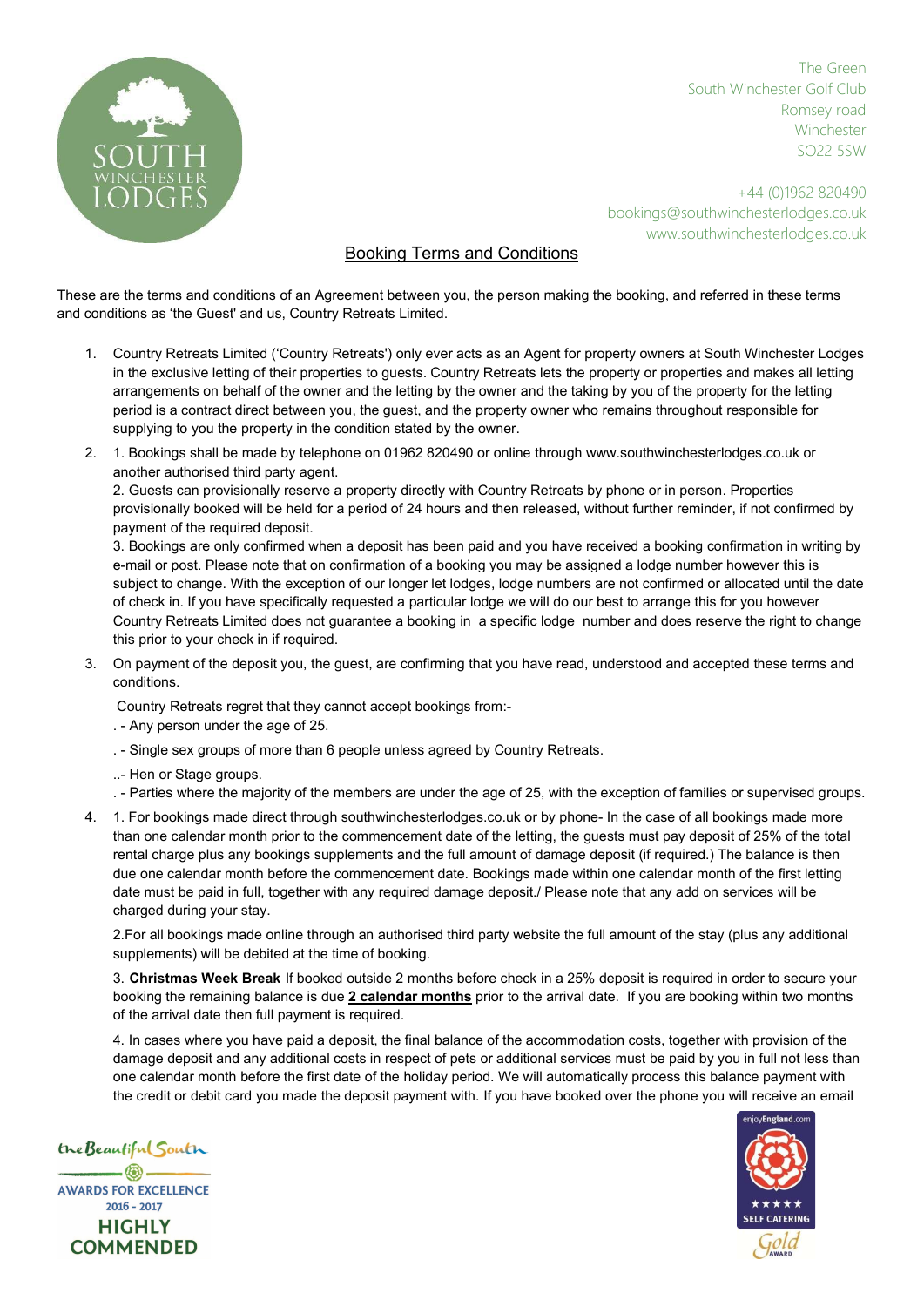reminder that payment will be debited prior to the payment deadline. Country Retreats regret that if the balance of the payment is not paid on or by the due date, then Country Retreats reserves the right to cancel the reservation.

5. Longer lets of 14 days or more and group bookings of 2 lodges or more will be required at the time of making your booking to provide us with a damage deposit of between £250-£1000, which will be advised to you at the time of booking, as a deposit to cover damage, loss or loss of rental because of the conduct of the guest or members of the guest's party or any other person authorised to enter the property at the guest's invitation or authority.

1. It is a requirement of the conditions of booking that you will leave the property in a clean and tidy condition at the end of the letting period.

2.The damage deposit will be refunded to you within 14 days of departure provided no damage has been caused to the property, its contents, fixtures/fittings etc. The damage deposit does not limit your liability to damages etc.

- 6. All reservations by guest's resident outside of the United Kingdom must be made in pounds sterling using a credit or debit card.
- 7. Cancellation/Amendments of Short Term Holiday let lodge

Country Retreats advise you that it is important that you should consider taking out holiday insurance to be able to recover your costs in the event that you have to cancel your holiday for a good reason.

1. All cancellations and amendments must be notified to Country Retreats in writing prior to the commencement date of the holiday letting.

2. In the event that you, the guest, cancel or amend your holiday, the following refunds will apply in respect of all monies paid by you

.- 0- 31 days - of your start date = No refund is issued as standard. However Country Retreats will endeavour to resell your holiday dates and offer a refund on any monies recouped less £25 cancellation fee.

. - 32 days plus – full refund provided less a £25 cancellation fee or if you, the guest, decide you would like to alter the booking to another property or to a different date, then this is possible providing there is sufficient availability. Should the tariff of the other property be higher than additional charges would also be payable.

Christmas Week Break- 0-62 days .of your start date = No refund is issued as standard. However, Country Retreats will endeavour to resell your holiday dates and offer a refund on any monies recouped less £25 cancellation fee. 0 - 63 days plus – full refund provided less a £25 cancellation fee or if you, the guest, decide you would like to alter the booking to another property or to a different date, then this is possible providing there is sufficient availability. Should the tariff of the other property be higher than additional charges would also be payable.

3. Longer Let bookings of 4 weeks or more- all dates requested and confirmed on the

3. If for any reason, beyond the control of the owner of the property, the property is unavailable for example because of flood, fire damage or other circumstances, then Country Retreats will provide you, the guest, with at least 4 weeks' notice of non-availability where ever possible. Country Retreats, where possible, will try and provide alternative accommodation and if no alternative is available, a full refund will be provided to you, even if this is up to the day of the start of your stay. 4. Neither the owner or Country Retreats will be liable for any form of damages, compensation or expenses claimed by the guest in respect of the non-availability of accommodation, except as provided for by a refund as set out above.

- 8. You will occupy the property for the purposes of your stay only and for no other purpose. The property will normally be available to you from 4pm on the first day of the accommodation booked. All guests and occupiers, luggage, property, vehicles etc must vacate the property completely by 10.00 am on the last date of the accommodation letting.
- 9. All windows and doors must be checked and securely locked. In the event that keys are not returned, then a charge will be incurred by you to cover locksmith costs to change locks and replace keys
- 10. Damages and breakages please treat the facilities & accommodation with due care. If you notice something is missing or damaged in your accommodation, we request that you let us know immediately so that we can take the appropriate action. If there has been any damage or breakages during your stay, please report them promptly, especially before check-out. The accommodation will be inspected at the end of the holiday and you may be charged for any loss or damage. We reserve the right to debit appropriate charges to cover the cost of any damage caused.
- 11. You, the guest, shall not permit the property to be occupied by more than the maximum number of persons stated in each property description
- 12. The guest who has booked the property must occupy it for the purposes of a stay for themselves and not with any other person not named on the booking form unless otherwise agreed at the time of booking.



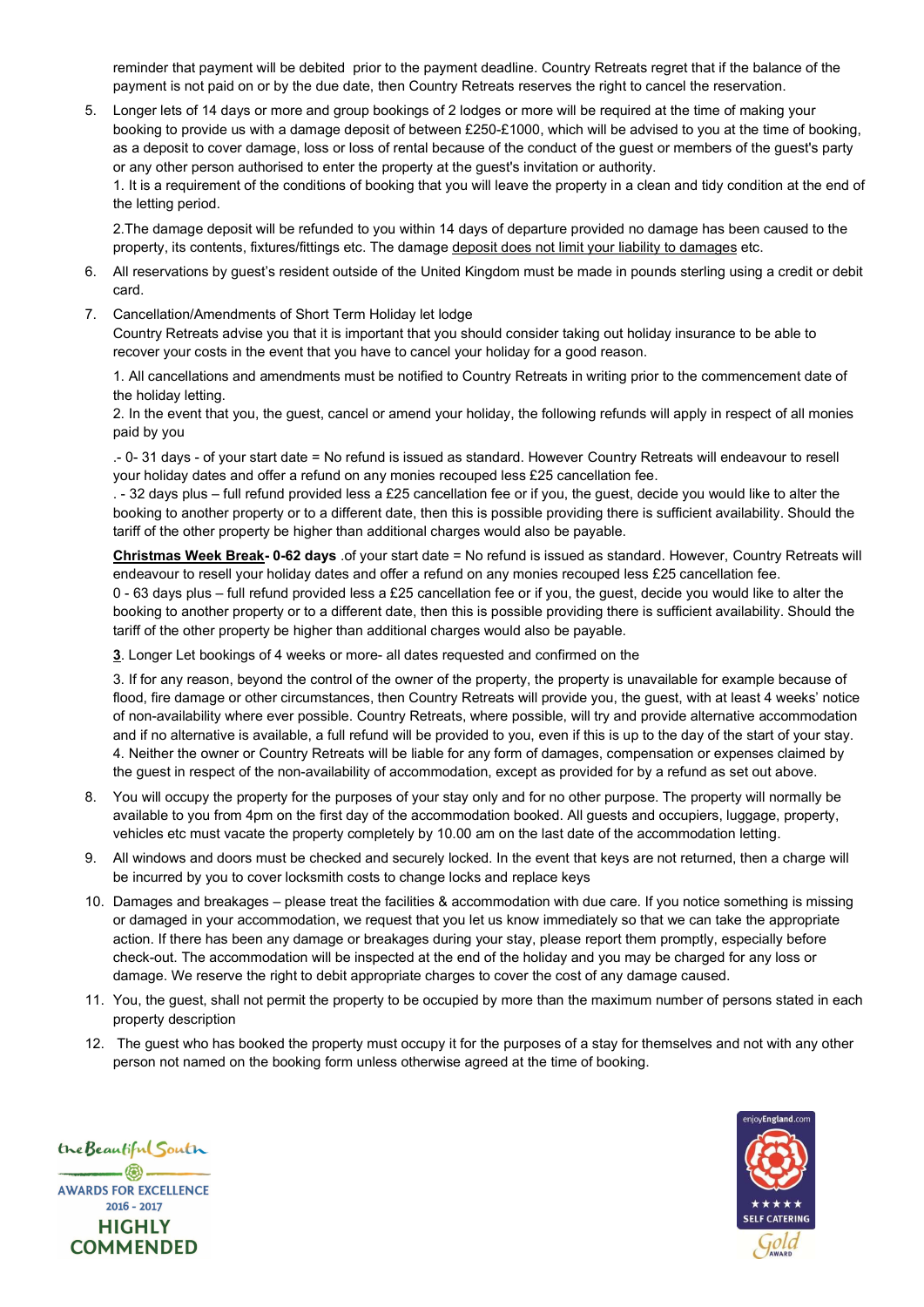- 13. Bed linen and towels are included in the price for all short term holiday let bookings. If a party is staying for 7-10 days then guests will receive cleaning, fresh linen and towels on or around the end of the first week. If a party is staying for 14 days or more a weekly cleaning service will be provided as well as a change of linen and towels.
- 14. You, the guest, agree with Country Retreats as follows:-

Deductions from the damage deposit will be taken to cover the expense of putting right any damage or loss caused excluding reasonable wear and tear incurred during your stay even if the sum proves to be in excess of the damage deposit.

15. You, the guest, agree:-

Not to cause nuisance, excessive noise or annoyance to occupiers of neighbouring properties. To allow reasonable access to the property by anyone authorised by the owner and in particular to Country Retreats.

- 16. If in the opinion of the owner or Country Retreats you, the guest, are not deemed suitable to continue occupation of the property because of your behaviour or damage to the property or nuisance to other parties, then this agreement may be terminated without notice and the owner or Country Retreats will be entitled to repossess the property immediately without any compensation to you. Country Retreats reserves the right to refuse bookings for whatever reason.
- 17. Country Retreats only let specific dog friendly properties where dogs are permitted by prior agreement at the time of booking, together with a cost of £30.00 per week or short break, for the holiday accommodation period. No other pets including cats are permitted to stay in the property. You, the guest, agree that you will do the following in respect of occupation of the property by your pets, where they are permitted:-

No more than two dogs may occupy the property at any one time.

All dogs should be kept under strict control at all times whilst on the property.

Dogs shall not be permitted in the bedrooms, bathrooms or to go onto furniture.

Dogs shall not be left in the property unattended or in your vehicle outside of the property at anytime.

Should dogs be left unattended and disturb guests, then this may be deemed as unreasonable behaviour and warrant an invitation for you to vacate the property.

Any fouling of internal areas shall be professionally cleaned and the cost borne by the guest.

Any fouling of lawns, paths or outside surfaces shall be cleared up without delay, by you the guest. Failure to do this will result in additional charges being made which will be recovered from the damage deposit.

Guests should provide dogs bedding and necessary equipment, including food and water bowls, including towels.

Dogs should only be left at night in the area indicated in the properties guest information folder.

The following breeds of dog are not permitted even where muzzled as required by law:- American Pit Bull Terrier, Japanese Tosa, Fila Brasileiro, Doga Argentino.

- 18. All properties handled by Country Retreats are subject to a strict no-smoking policy and any damage caused to the property or its contents by smoke or cigarette burns to cover damages, costs and cleaning of the property may be charged or deducted from the damage deposit. Smoking is permitted outside the property on condition that all cigarette butts and ash are cleared and disposed of, by you, the guest, before departure.
- 19. Parking is available for two vehicles per property, additional guest parking is also available on site, please ask a member of the management team for details. All vehicles are parked at the guest's risk and neither the property owner nor Country Retreats shall be liable for any damage to the vehicle or theft of personal items stored in it.
- 20. A property information section is included in the guest information folder provided at the property by the owner. You are advised to read the property information section upon your arrival at the property and familiarise yourself with the operation of safety, electrical and other equipment in accordance with any guidance provided. The information is provided to make your stay a safe and happy one, but no liability can be accepted by Country Retreats for the content of the property information and your reliance on it.
- 21. If you, the guest, feel you have a reason for complaint, then you should notify Country Retreats immediately so that steps can be taken for remedial action. Country Retreats are expected to act on behalf of the owner in dealing with your complaint quickly and efficiently and if you do not complain at the time when you are staying at the property, by leaving it until after your stay has ended, then Country Retreats and the owner cannot provide any form of compensation as you would have not given Country Retreats an opportunity to remedy the matters you have complained of.
- 22. If you, the guest, or any members of your party leave any personal belongings inside the property you will be charged the cost of postage and packaging to have them returned to you. Any items found by the servicing company responsible for the property will be disposed of within 7 days if not claimed. All perishable foods will automatically be disposed of at the time of the changeover.